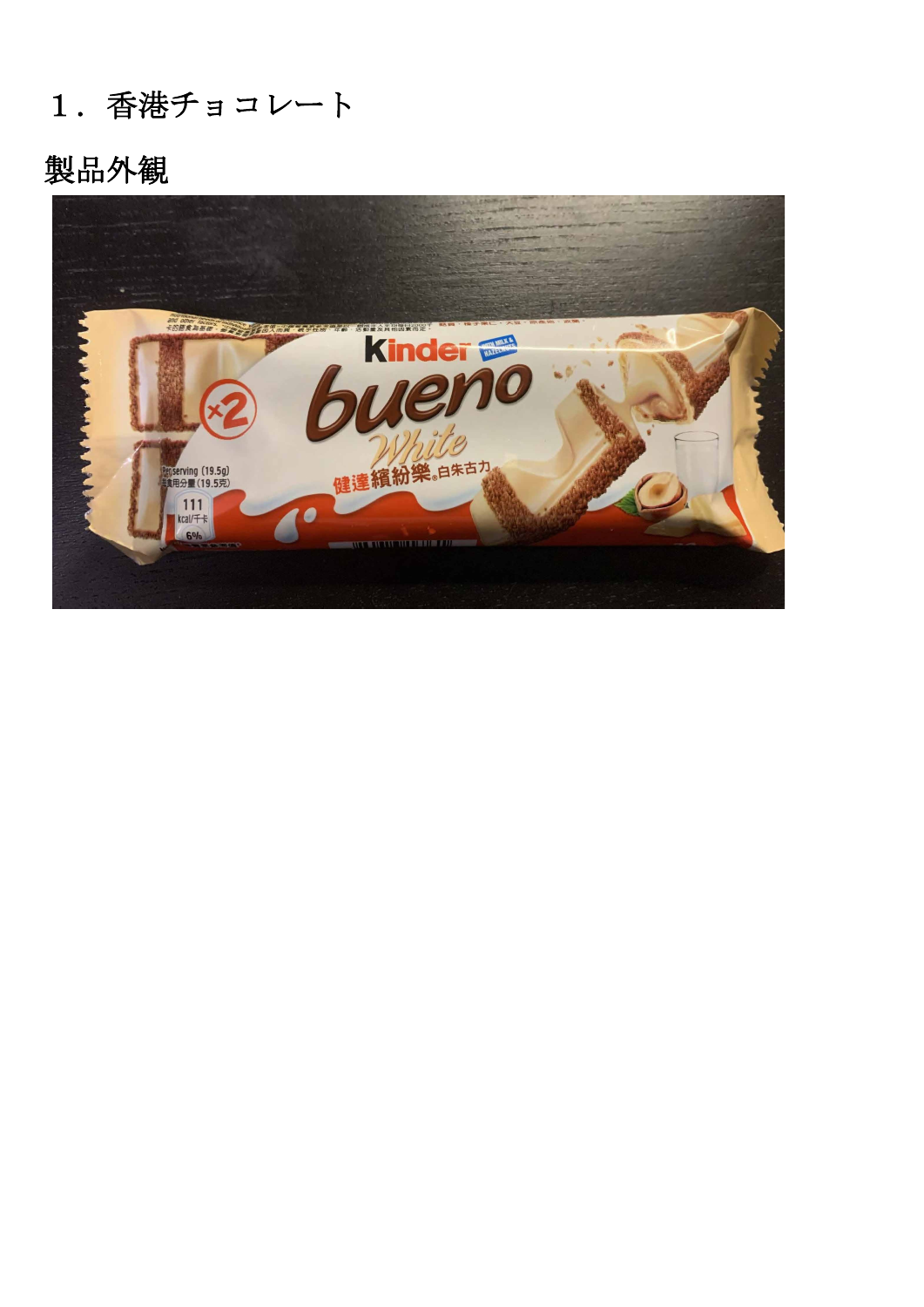$\Gamma$ 

|             | Nutrition Label 警 養 標 示<br>per Package: 2 / 每包裝所含食用分量數 二.<br>size: 19.5g/食用分量: 19.5克<br>%Chinese NRV Per Serving<br>Per Serving<br><b>Per 100g</b><br>每食用分量的中國<br>每食用分量<br>每100克<br>營養素參考值百分比<br>6%<br>570kcal/千卡 111kcal/千卡<br>W/能量<br>3%<br>1.7g/克<br>8.5g/ 完<br>ein/蛋白質<br>12%<br>7g/克<br>35.9g/ 宄<br>hallal / 總脂肪<br>17%<br>3.3g/克<br>16.8g/克<br>caturated fat / 飽和脂肪<br>0g/克<br>2g/R<br>Trans fat / 反式脂肪<br>4%<br>10.3g /<br>53g/克<br>Carbohydrates / 碳水化合物<br>8.6q / 5t<br>43.9g/克<br>30mg/a<br>- Sugars / 糖<br>1%<br>25mg/毫克<br>Sodium / SPS<br>SMOOTH MILK<br>LOW WULUA BUTTER, SUGAR, SKIMMED MILI<br>MILKFAT, EMULSIFIER: LECITHIN (SOY), FLAVOURING: VANILLIN), SUGAR, VEGETA ET<br>MED MILK POWDER, MILK POWDER, HAZELNUTS 5%, WHEY POWDER, WHE<br>COCOA POWDER, VEGETABLE OIL, MILK PROTEINS, EMULSIFIER: LECITHI<br>AMMONIUM BICARBONATE; SODIUM BICARBONATE, FLAVOURINGS, SALT. TOTA<br>21.5%. TOTAL COCOA: 11%. ALLERGEN INFORMATION: CONTAINS MILK, GLUTEN<br>HONG KONG IMPORTER: FERRERO ASIA LIMITED, 11/F, ONE HARBOUR SQUARE, IN<br>KWUN TONG, HONG KONG. CONSUMER HOTLINE: HONG KONG - 2956 0383. | "NRV = Nutrient Reference Value for an adult based on an average daily diet of 2000 kcal. The<br>nutritional needs of individuals may be higher or lower based on gander, age, level of physical activity<br>参考信息以一個成年1元4年                                              |
|-------------|-------------------------------------------------------------------------------------------------------------------------------------------------------------------------------------------------------------------------------------------------------------------------------------------------------------------------------------------------------------------------------------------------------------------------------------------------------------------------------------------------------------------------------------------------------------------------------------------------------------------------------------------------------------------------------------------------------------------------------------------------------------------------------------------------------------------------------------------------------------------------------------------------------------------------------------------------------------------------------------------------------------------------------------------------------------------------------------------------------------------------|-------------------------------------------------------------------------------------------------------------------------------------------------------------------------------------------------------------------------------------------------------------------------|
|             | 原文                                                                                                                                                                                                                                                                                                                                                                                                                                                                                                                                                                                                                                                                                                                                                                                                                                                                                                                                                                                                                                                                                                                      | 和訳                                                                                                                                                                                                                                                                      |
| 原<br>材<br>料 | <b>INGREDIENTS: WHITE CHOCOLATE 28%</b><br>(COCOA BUTTER, SUGAR, SKIMMED MILK<br>POWDER, ANHYDROUS MILKFAT,<br>EMULSIFIER: LECITHIN (SOY),<br>FLAVOURING: VANILLIN), SUGAR,<br>VEGETABLE FAT, WHEAT FLOUR,<br>SKIMMED MILK POWDER, MILK POWDER,<br>HAZELNUTS 5%, WHEY POWDER, WHEAT<br>STARCH, FAT-REDUCED COCOA<br>POWDER, VEGETABLE OIL, MILK<br>PROTEINS, EMULSIFIER: LECITHIN (SOY),<br><b>RAISING AGENTS: AMMONIUM</b><br>BICARBONATE; SODIUM BICARBONATE,<br>FLAVOURINGS, SALT. TOTAL MILK<br>CONSTITUENTS: 21.5%. TOTAL COCOA:<br>11%. ALLERGEN INFORMATION:<br>CONTAINS MILK, GLUTEN, HAZELNUTS,<br>SOY.                                                                                                                                                                                                                                                                                                                                                                                                                                                                                                        | 原材料:ホワイトチョコレート 28% (カカオバ<br>ター、砂糖、脱脂粉乳、無水乳脂肪、乳化剤:<br>レシチン (大豆)、香料:バニリン)、砂糖、植<br>物性脂肪、小麦粉、脱脂粉乳、粉乳、ヘーゼル<br>ナッツ 5%、粉末ホエー、浮き粉、減脂肪カカ<br>オパウダー、植物油、乳タンパク質、乳化剤:<br>レシチン(大豆)、膨張剤:炭酸水素アンモニ<br>ウム:炭酸水素ナトリウム、香料、塩。総乳成<br>分: 21.5%。総カカオ: 11%。<br>アレルギー源情報:乳、グルテン、ヘーゼルナ<br>ッツ、大豆を含む。 |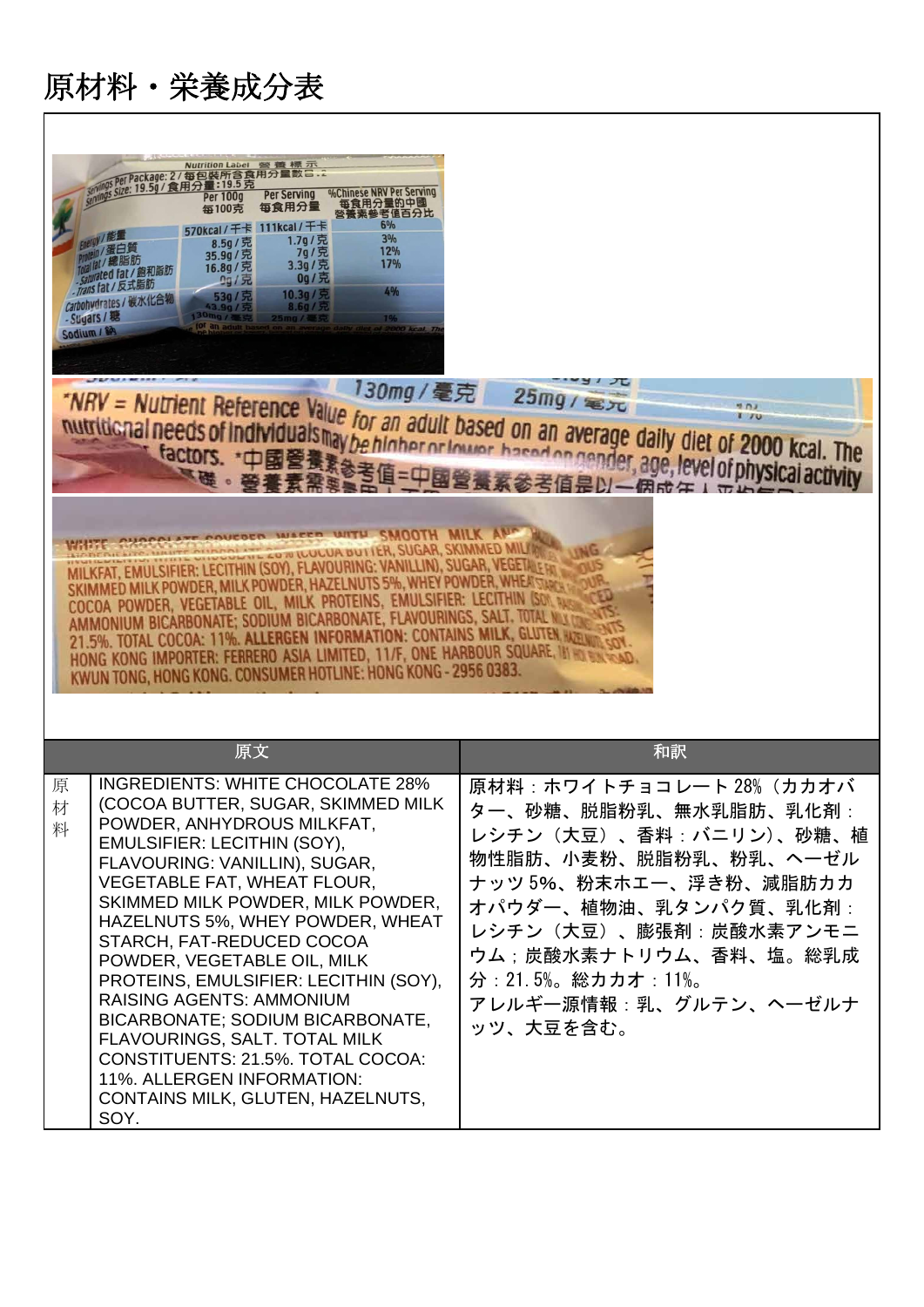| 栄 | <b>Nutrition Label</b>                         | 栄養成分表示                |                   |                   |                                 |
|---|------------------------------------------------|-----------------------|-------------------|-------------------|---------------------------------|
| 養 | Servings Per Package: 2                        | 1 容器あたり:2             |                   |                   |                                 |
| 成 | Servings Size: 19.5g                           | 1 食分: 19.5g           |                   |                   |                                 |
| 分 | Per 100g   Per serving   %Chinese NRV Per      |                       |                   |                   |                                 |
| 表 | Serving                                        | 100g あたり              |                   |                   |                                 |
|   | Energy 570kcal 111kcal 6%                      |                       |                   |                   | 1食分 1食分の中国 NRV(%)※              |
|   | Protein 8.5g 1.7g 3%                           | エネルギー 570kcal 111kcal |                   |                   | 6%                              |
|   | Total fat 35.9g 7g 12%                         | タンパク質                 | 8.5g              | 1.7 <sub>g</sub>  | 3%                              |
|   | - Saturated fat 16.8g 3.3g 17%                 | 脂質                    | 35.9 <sub>g</sub> | 8.8 <sub>g</sub>  | 27.8%                           |
|   | - Trans fat 0g 0g                              | 飽和脂肪酸 16.8g           |                   | 3.3 <sub>g</sub>  | 17%                             |
|   |                                                | トランス脂肪酸 Og            |                   | 0g                |                                 |
|   | Carbohydrates 53g 10.3g 4%                     |                       |                   |                   |                                 |
|   | - Sugars 43.9g 8.6g                            | 炭水化物                  | 53g               | 10.3 <sub>g</sub> | 4%                              |
|   |                                                | 糖類                    |                   |                   | 47.1%                           |
|   | Sodium 130mg 25mg 1%                           |                       | 43.9 <sub>g</sub> | 8.6 <sub>g</sub>  |                                 |
|   |                                                |                       |                   |                   |                                 |
|   | *NRV = Nutrient Reference Value for an adult   | 食塩相当量 130mg           |                   | 25mg              | $1\%$                           |
|   | based on an average daily diet of 2000 kcal.   |                       |                   |                   |                                 |
|   | The nutritional needs of individuals may be    |                       |                   |                   | ※NRV=平均的な成人の食事量 2,000kcal に基づく栄 |
|   | higher or lower based on gender, age, level of |                       |                   |                   | 養基準値。性別、年齢、身体活動のレベルなどにより、       |
|   | physical activity.                             |                       |                   |                   | 各自必要なエネルギー量は多くまたは少なくなる可能性       |
|   |                                                | がある。                  |                   |                   |                                 |
|   |                                                |                       |                   |                   |                                 |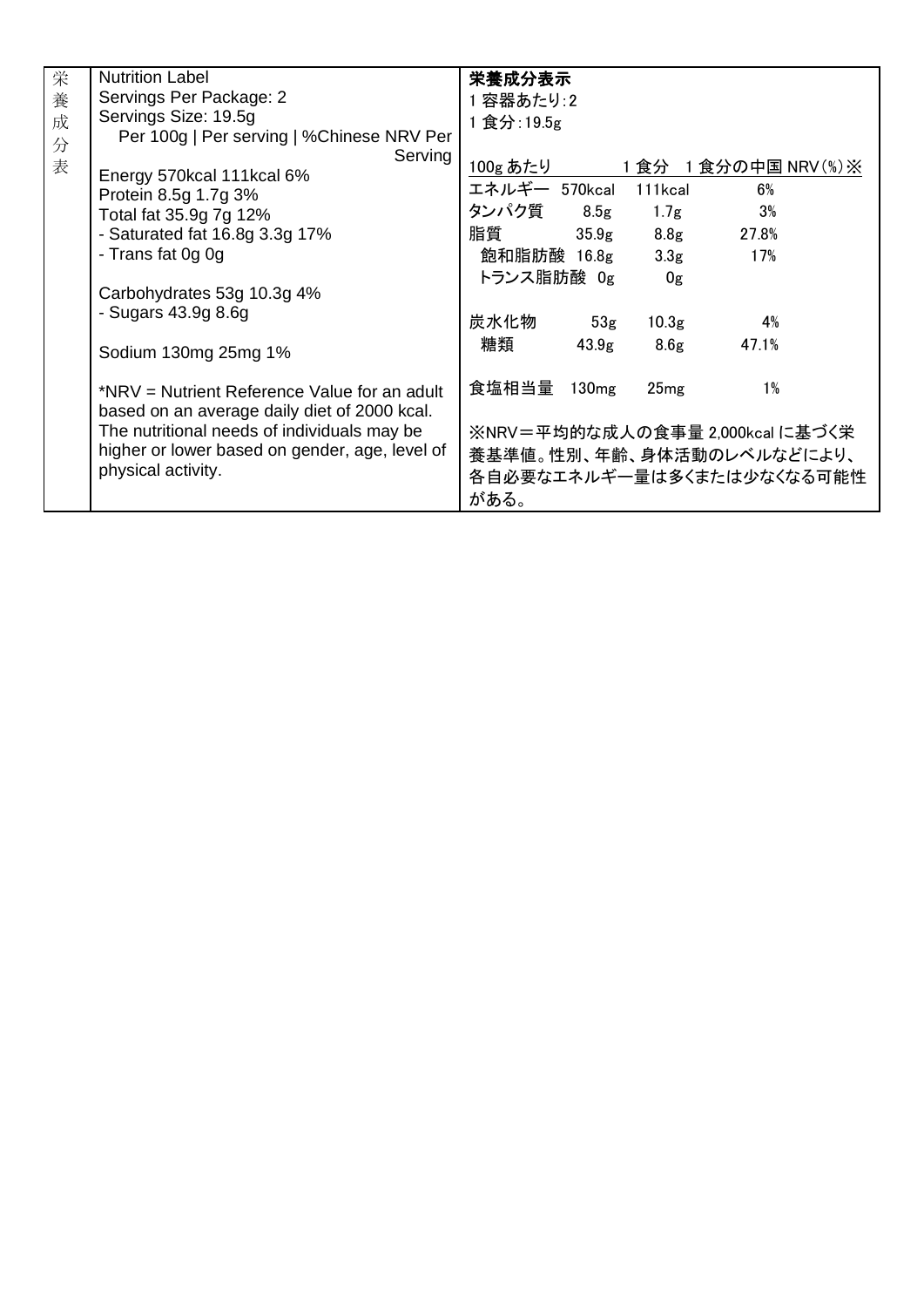## 2.香港クッキー(小麦粉を使ったスナック)

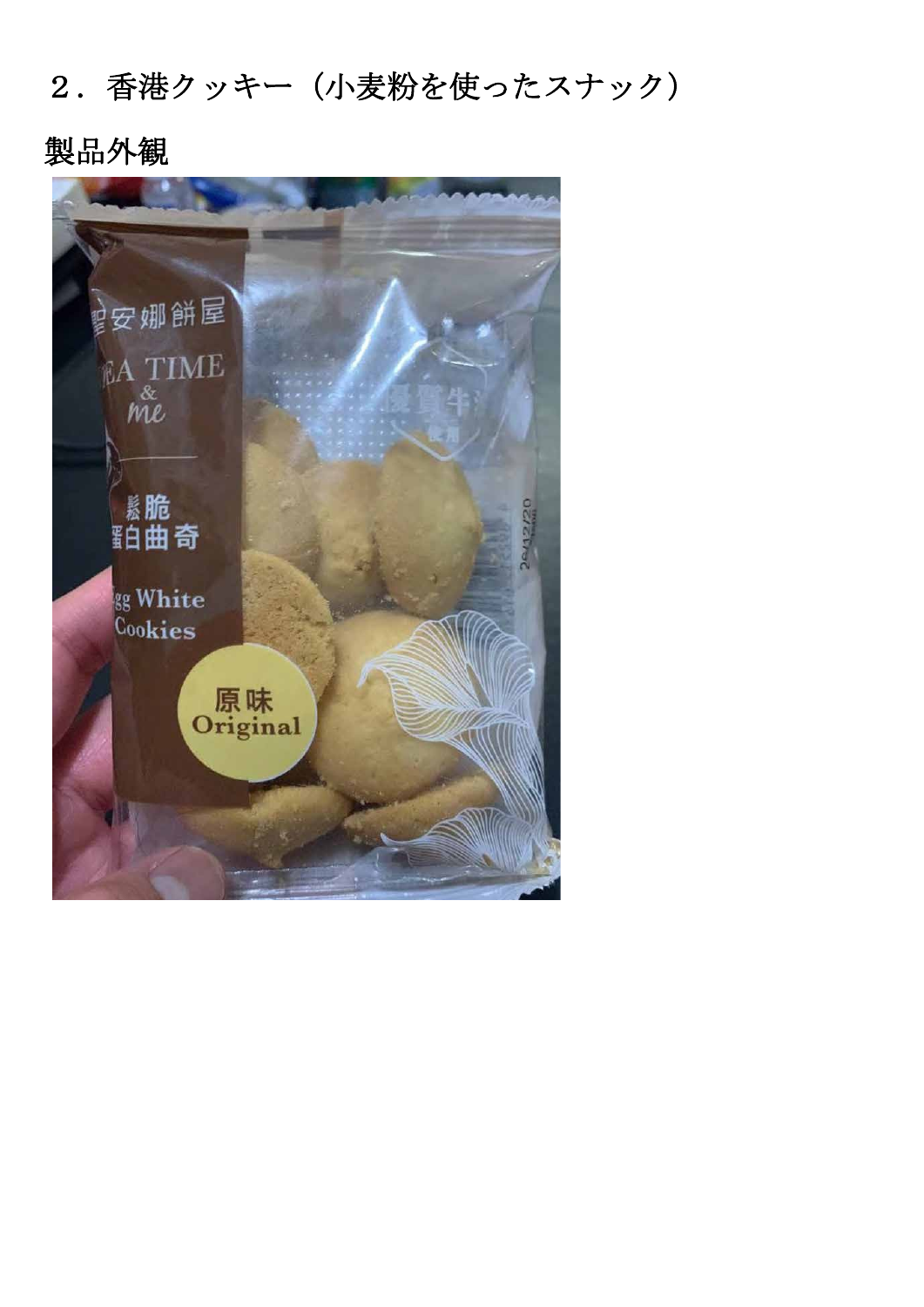| Egg White Cookies (Original) 緊脆蛋白曲奇(<br>Ingredients: Wheat Flour, Butter, Icing Sugar, Egy White, Corn Starch, Raising Agent [500(ii), 503(ii), 450(i), 341(i), 341(i), 341(i), 341(ii), Salt, Cc tains Cereals Containing Gluten, Eggs, Milk And Their Products<br>This<br>成份:小麥麵粉,牛油,糖霜,蛋白,玉米澱粉,膨脹劑[500(il),503(ii),450(i),341(i),341(il)],鹽,含有麩質的穀類,蛋類。<br>奶颗及其製品<br>本產品可能含有甲殼類動物,魚類,花生,大豆,木本堅果及其製品<br>Please Store In A Cool And Dry Place 請存放於陰涼乾爽處 Net Weight/淨重:50g/克 Country Of Origin:China 產地:中國<br>Best Before(DD/MM/YY):As Shown On Package 此日期前最佳(日/月/年):見包裝上所示<br>Hong Kong Distributor: Saint Honore Cake Shop Ltd.15/F LiFung Centre, 2 On Ping Street, Slu Lek Yuen, Shatin, Hong Kong<br>Macau Distributor: Saint Anna Cake Shop (Macau) Ltd. Avenida De Horta E Costa N'97, Macau<br>香港經銷商:聖安娜餅屋有限公司 香港沙田小澤源安平街2號利豐中心15樓<br>■門評論商:聖安师許屋(満門)有向公司 满門高于德大师路97號地下 |                                                                                                                                                                                                                                                                                                              |                                                                                                                                                                                                                                                                |  |
|----------------------------------------------------------------------------------------------------------------------------------------------------------------------------------------------------------------------------------------------------------------------------------------------------------------------------------------------------------------------------------------------------------------------------------------------------------------------------------------------------------------------------------------------------------------------------------------------------------------------------------------------------------------------------------------------------------------------------------------------------------------------------------------------------------------------------------------------------------------------------------|--------------------------------------------------------------------------------------------------------------------------------------------------------------------------------------------------------------------------------------------------------------------------------------------------------------|----------------------------------------------------------------------------------------------------------------------------------------------------------------------------------------------------------------------------------------------------------------|--|
|                                                                                                                                                                                                                                                                                                                                                                                                                                                                                                                                                                                                                                                                                                                                                                                                                                                                                  | A Nutrition Information<br>每100克/Per 100g<br><b>VEnergy</b><br>563千卡/kcal<br>Protein<br>5.4克/g<br>脂肪/Total fat<br>35.9克/g<br>画和脂肪/Saturated fat<br>25.4克/g<br>反式脂肪/Trans fat<br>0克/g<br>息碳水化合物/Total carbohydrates<br>54.5克/g<br>積鐵維/Dietary fibre<br>1.4克/g<br>程/Sugars<br>20.0克/g<br>/Sodium<br>267 最 克/mc |                                                                                                                                                                                                                                                                |  |
| 原<br>材<br>料                                                                                                                                                                                                                                                                                                                                                                                                                                                                                                                                                                                                                                                                                                                                                                                                                                                                      | 原文<br>Ingredients: Wheat flour, Butter, Icing Sugar,<br>Egg White, Corn Starch, Raising Agent [500<br>(ii), 450 (i), 341 (i), 341 (ii)], Salt, Contains<br>Cereals Containing Gluten, Eggs, Milk And<br><b>Their Products</b><br>This Product May Contain Crustacean, Fish,                                  | 和訳<br>原材料:小麦粉、バター、粉糖<br>、卵白、コーンスターチ、膨張剤<500(ii)、450(i)、<br>341(i)、341(ii) >、塩、グルテンを含む穀物、卵、乳<br>およびそれら製品。<br>本製品には、甲殻類、魚、落花生、大豆、木の実お                                                                                                                            |  |
| 栄<br>養<br>成<br>分<br>表                                                                                                                                                                                                                                                                                                                                                                                                                                                                                                                                                                                                                                                                                                                                                                                                                                                            | Peanuts, Soybeans, Tree Nuts and Their<br>Products<br><b>Nutrition Information</b><br>Per 100g<br>Energy 563kcal<br>Protein 5.4g<br>Total fat 35.9g<br>- Saturated fat 25.4g<br>- Trans fat 0g<br>Total Carbohydrates 54.5g<br>- Dietary Fibre 1.4g<br>- Sugars 20.0g<br>Sodium 267mg                        | よびそれら製品が含まれている可能性がある。<br>栄養情報<br>100g あたり<br>エネルギー<br>563kcal<br>タンパク質<br>5.4 <sub>g</sub><br>脂質<br>35.9 <sub>g</sub><br>飽和脂肪酸<br>25.4 <sub>g</sub><br>トランス脂肪酸<br>0g<br>炭水化物<br>54.5 <sub>g</sub><br>食物繊維<br>1.4g<br>糖類<br>20.0 <sub>g</sub><br>食塩相当量<br>267mg |  |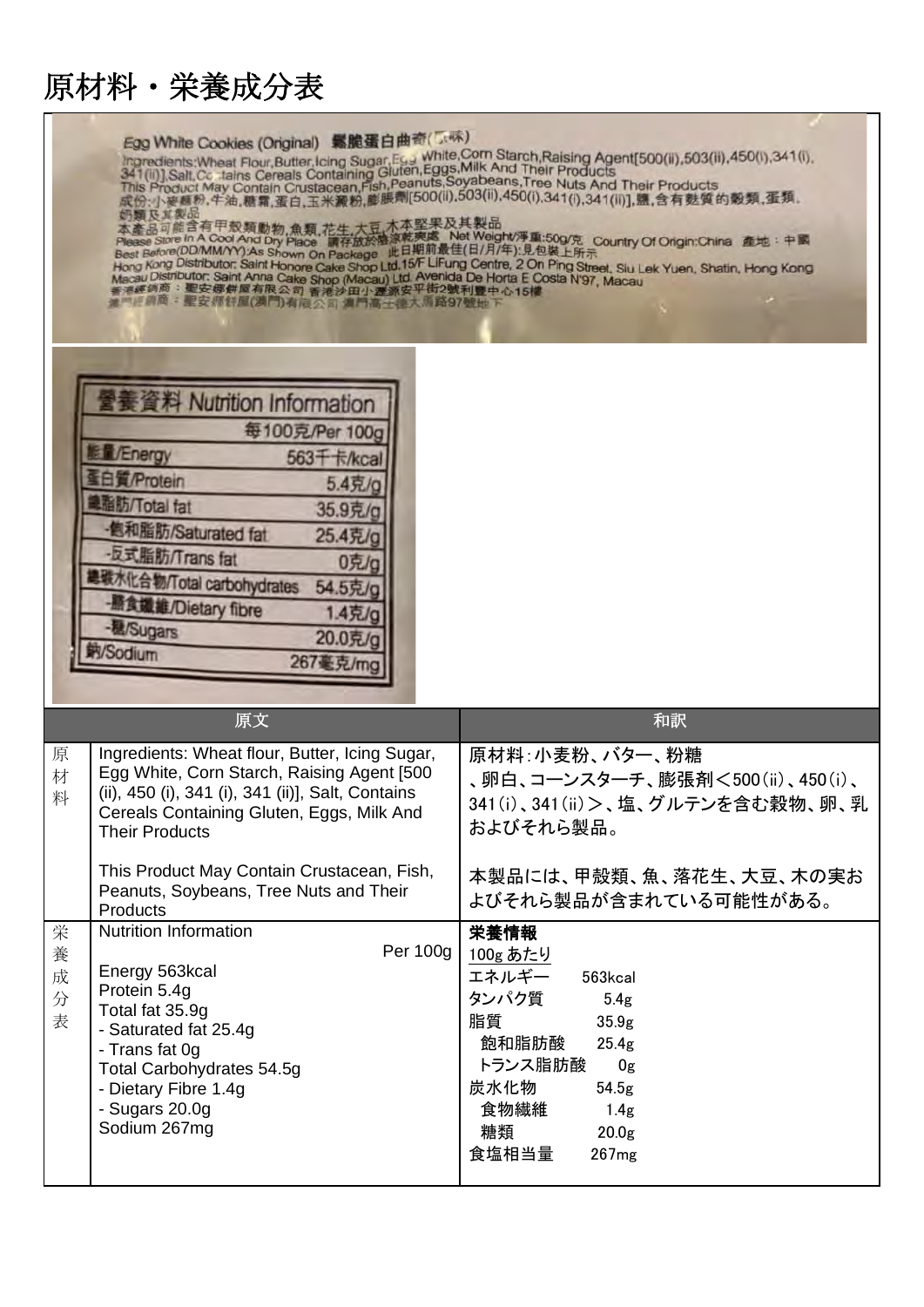#### 3.香港ガム

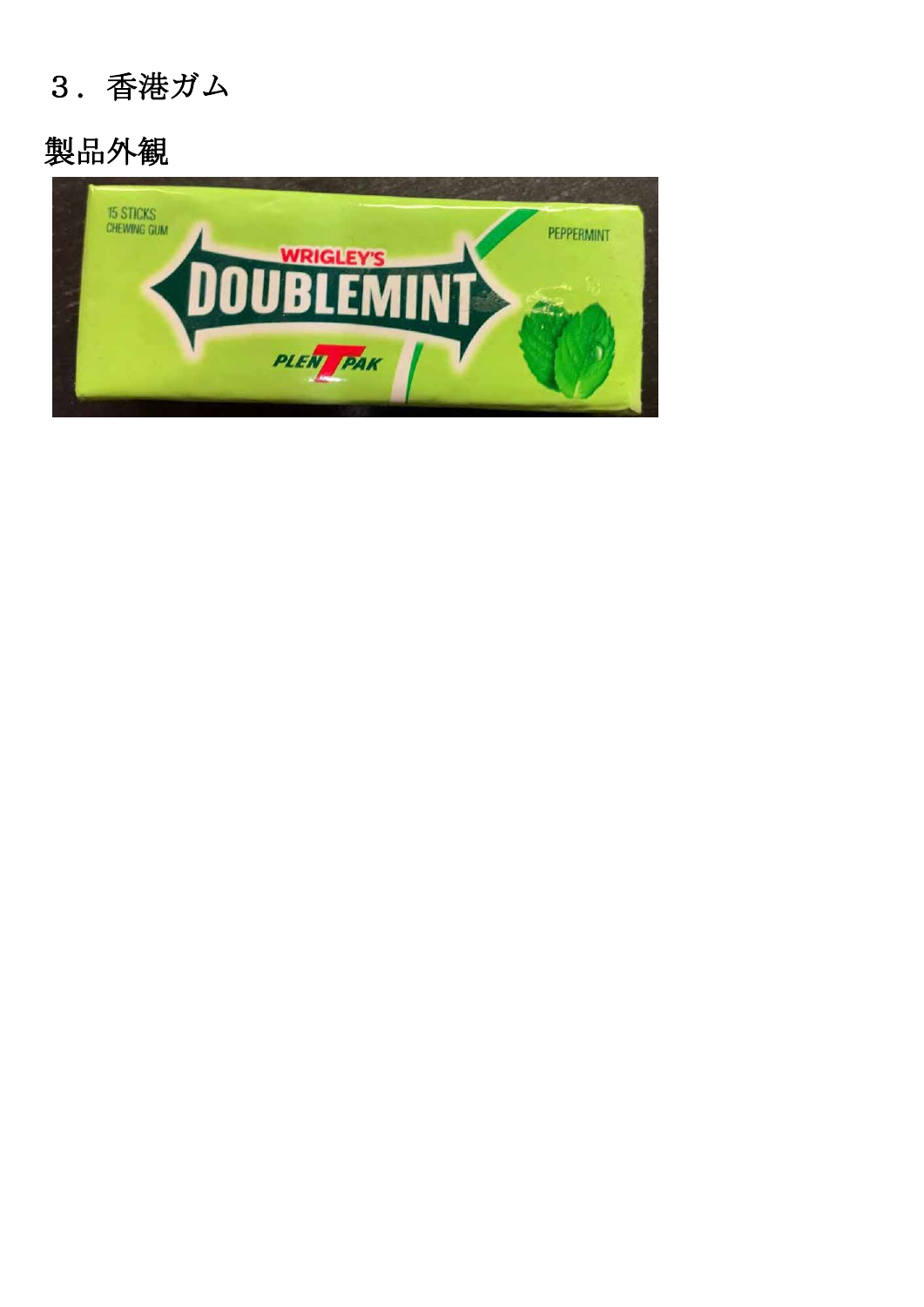| MADE IN CHINA BY MARS WRIGLEY CONFECTIONERY (CHINA) LIMITED. 111 FRIENDSHIP ROAD, GETDD, GUANGZHOU,<br>CHINA FOR MARS COMPANY HONG KONG LIMITED. INGREDIENTS: SUGAR, GUM BASE, GLUCOSE SYRUP, HUMECTANT E422,<br>FLAVOUR, EMULSIFIER SOYBEAN LECITHIN, ANTIOXIDANT E321. CONSUMER LINE: (852) 2858 9202<br>Nutrition Information Serving Size: 2.7g, Servings Per Package: 15, Per Serving: Energy: 36kJ,<br>Protein: Og, Total Fat: Og, Saturated Fat: Og, Trans Fat: Og, Total Carbohydrate: 2.1g, Total Sugars: 1.8g,<br>40.53 NE<br>Dietary Fibre: Og, Sodium: 1mg. |                                                                                                                                                                                                                                                           |                                                                                                                                                                                                                                   |  |  |
|-------------------------------------------------------------------------------------------------------------------------------------------------------------------------------------------------------------------------------------------------------------------------------------------------------------------------------------------------------------------------------------------------------------------------------------------------------------------------------------------------------------------------------------------------------------------------|-----------------------------------------------------------------------------------------------------------------------------------------------------------------------------------------------------------------------------------------------------------|-----------------------------------------------------------------------------------------------------------------------------------------------------------------------------------------------------------------------------------|--|--|
|                                                                                                                                                                                                                                                                                                                                                                                                                                                                                                                                                                         | 原文                                                                                                                                                                                                                                                        | 和訳                                                                                                                                                                                                                                |  |  |
| 原<br>材<br>料                                                                                                                                                                                                                                                                                                                                                                                                                                                                                                                                                             | INGREDIENTS: SUGAR, GUM BASE,<br><b>GLUCOSE SYRUP, HUMECTANT E422,</b><br>FLAVOUR, EMULSIFIER SOYBEAN<br>LECITHIN, ANTIOXIDANT E321.                                                                                                                      | 原材料:砂糖、ガムベース、ブドウ糖シロップ、保水<br>剤 E422、香料、乳化剤 大豆レシチン、酸化防止剤<br>E321 <sub>o</sub>                                                                                                                                                       |  |  |
| 栄<br>養<br>成<br>分<br>表                                                                                                                                                                                                                                                                                                                                                                                                                                                                                                                                                   | Nutrition Information Serving Size: 2.7g,<br>Servings Per Package: 15, Per Serving:<br>Energy: 36kJ, Protein: 0g, Total Fat: 0g,<br>Saturated Fat: 0g, Trans Fat: 0g, Total<br>Carbohydrate: 2.1g, Total Sugars: 1.8g,<br>Dietary Fibre: 0g, Sodium: 1mg. | 栄養情報<br>1個分: 2.7g<br>1 容器あたり: 15<br>1個あたり<br>エネルギー<br>36kJ<br>タンパク質<br>0 <sub>g</sub><br>脂質<br>0g<br>飽和脂肪酸<br>0g<br>トランス脂肪酸<br>0g<br>炭水化物<br>2.1 <sub>g</sub><br>糖類<br>1.8 <sub>g</sub><br>食物繊維<br>0g<br>食塩相当量<br>1 <sub>mg</sub> |  |  |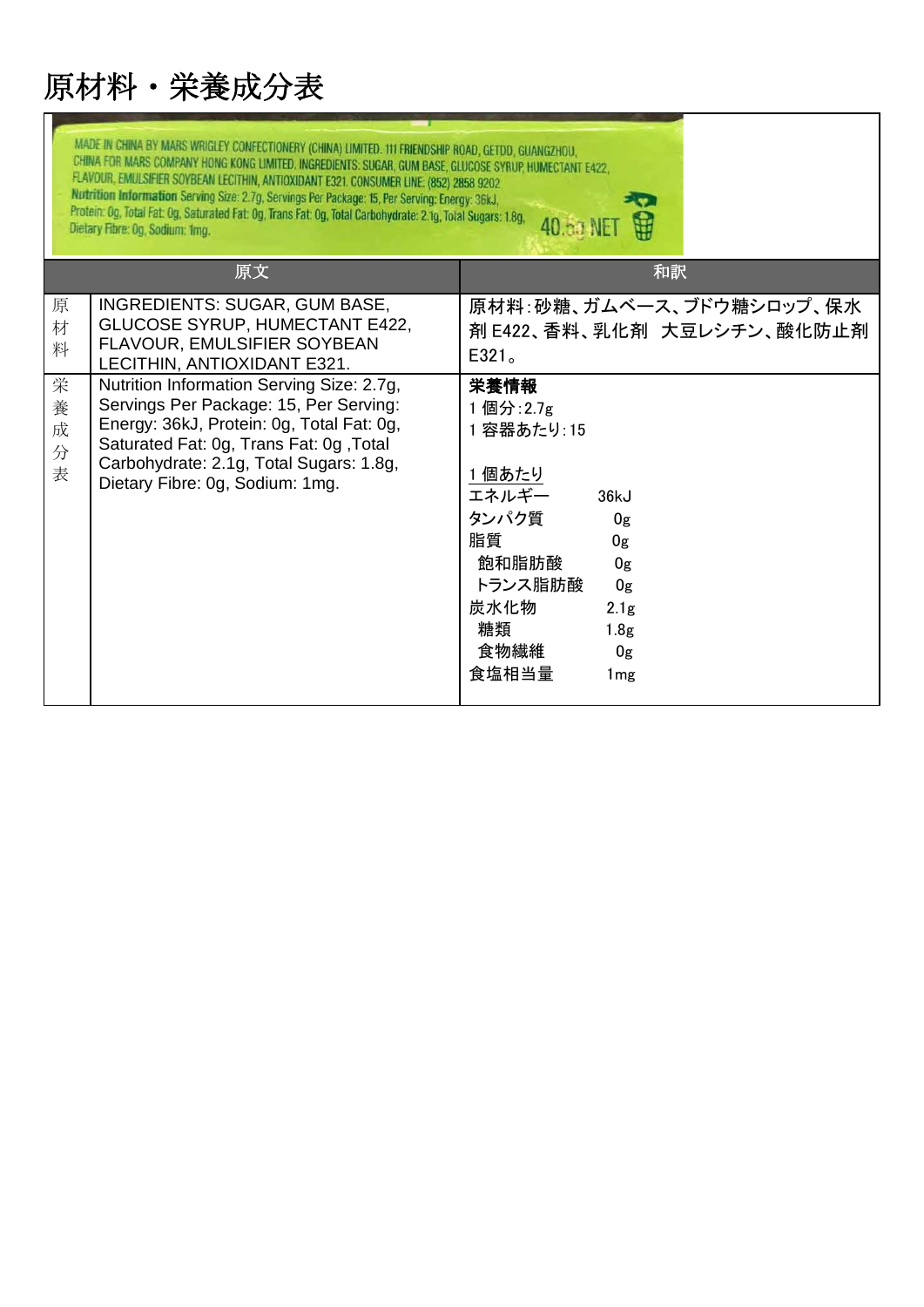## 4.香港冷凍・チルド食品

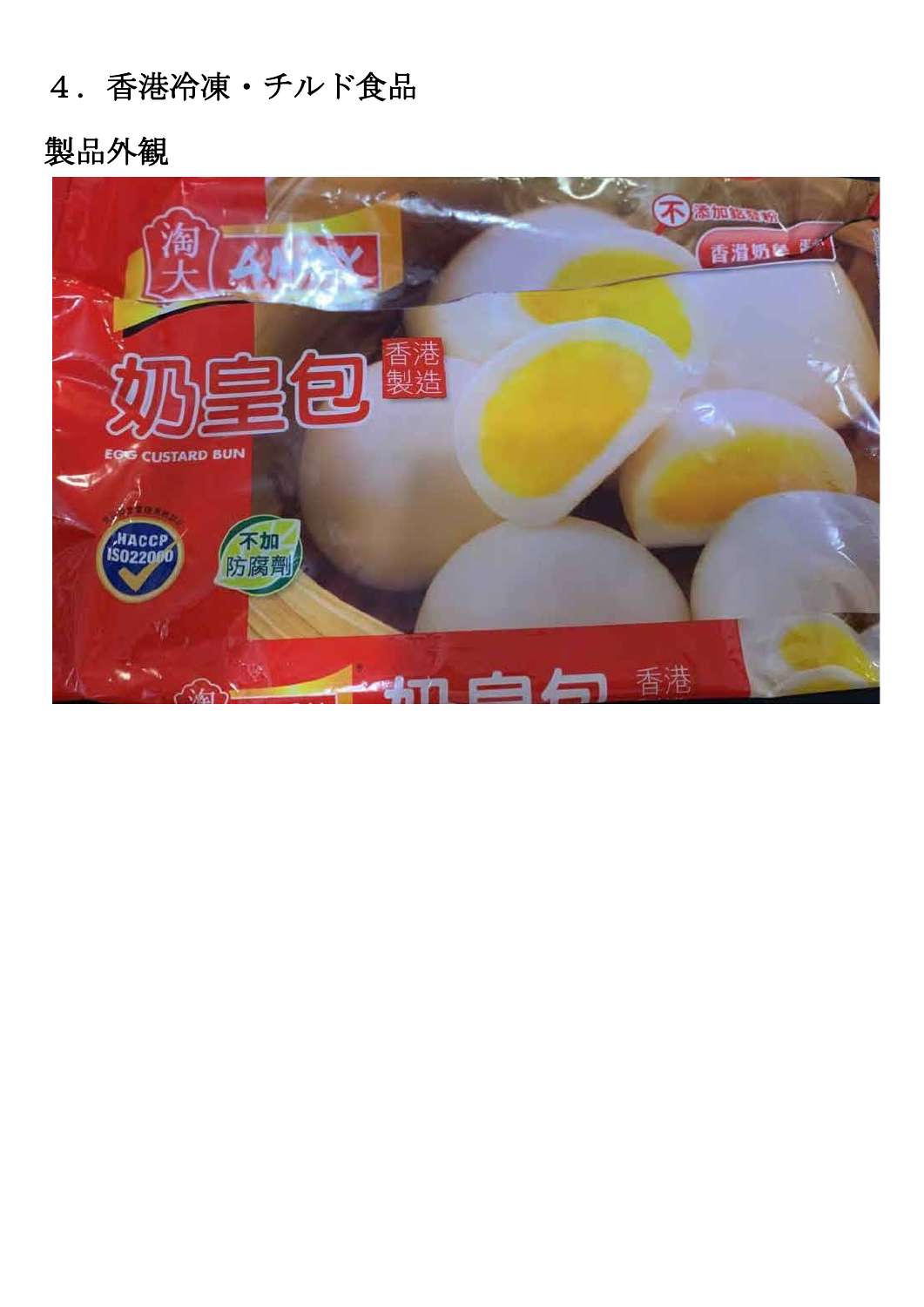$\blacksquare$ 

| <b>图有 INGREDIENTS:</b><br>小事間短  小事間野 - 共化期(日424) - 算形直径期(日503) - ケーモー商品 - 人体安告   植物会 - ナー屋<br>· 紫化 新(E322) E471 E475) · 抗腐化剤 (E320 E321) · 機械料及調味器 · 機工系(E365) / 色重164(0<br>E1NDs E160b)] 墙壁的商场【镶像油 抗氧化酶(E321)】 吉士石 画称 古生聚后 氯唑的及溴唑啉<br>調 - 皮性素粉 · 壁画 · 腰直 · 肌化酶(E4B1) · 拓跋化酶(E366)} . 是<br>  満株料及基准器  6 8 (610) <br>Wheat Flour (Wheat Roux, Emmilian (EAST)), Moor Treatment Agant (E1101), Water, Sysan, East Marsonin<br>IVegetable Oil, Water Gab, Equippiller (232), E471, E475; Antimodalshi (EXII) E571), Flandur and Haygung<br>Itabiliset (EERS), Calour (E190, E191)   E1600 (L'Vigat ali)   Mortaning (Yagatazid biyanmazizm (EER)   Cura<br>Provider (Statch, Monthed Decreto Florance and Florence - July Modified States, Vessations: Edwarder (E4))<br><b>Dell's Marci (E3001) Sea, Frayme and Freeman g. Colour (E107)</b><br>2010年11月12日的第三届第一项第一大学 不太过量数据型标<br>tion Information<br>お客様目<br>Servings Par Package (*<br>(30g/鬼<br>Serving Size / 食用<br>pleas<br><b>Par Serving/</b><br>Per 100ml<br>每食用分量<br><b>振100定</b><br>86 koal 千卡<br>288 kgal 千卡!<br>Energy / N.P<br>360 kJ 千异<br>200 以千里<br>7 <sub>2</sub><br>5.7 g/R<br>Protein / 查白货<br>2.4 g/R<br>800 元<br><b>Total Fat / 銀周斯</b><br>1.3 g/R<br>4.4g/黄<br>Saluraine Fall W 4 Eff<br>$0g/\hbar$<br>Trans Fat / R F. Ban<br>8 9 元<br><b>otal Carbohydrates /</b> |                                                                                                                                                                                                                                                                                                                                                         |  |
|------------------------------------------------------------------------------------------------------------------------------------------------------------------------------------------------------------------------------------------------------------------------------------------------------------------------------------------------------------------------------------------------------------------------------------------------------------------------------------------------------------------------------------------------------------------------------------------------------------------------------------------------------------------------------------------------------------------------------------------------------------------------------------------------------------------------------------------------------------------------------------------------------------------------------------------------------------------------------------------------------------------------------------------------------------------------------------------------------------------------------------------------------------------------------------------------------------------------------------------------------------------------------------------------------------------------------------------|---------------------------------------------------------------------------------------------------------------------------------------------------------------------------------------------------------------------------------------------------------------------------------------------------------------------------------------------------------|--|
| 書職家 化含油<br>Dietary Fibre / # 5 2 #<br>Sugars / 老                                                                                                                                                                                                                                                                                                                                                                                                                                                                                                                                                                                                                                                                                                                                                                                                                                                                                                                                                                                                                                                                                                                                                                                                                                                                                         | 14.9 g/克<br>49.7.4/泥<br>0.5 g/R<br>1.5 g/ 原<br>4.5 g/R<br>15.1 g/ 元                                                                                                                                                                                                                                                                                     |  |
| <b>Sodium / 的</b>                                                                                                                                                                                                                                                                                                                                                                                                                                                                                                                                                                                                                                                                                                                                                                                                                                                                                                                                                                                                                                                                                                                                                                                                                                                                                                                        | 43 ma/ 34 F<br>142 mai 系章                                                                                                                                                                                                                                                                                                                               |  |
| 原文                                                                                                                                                                                                                                                                                                                                                                                                                                                                                                                                                                                                                                                                                                                                                                                                                                                                                                                                                                                                                                                                                                                                                                                                                                                                                                                                       | 和訳                                                                                                                                                                                                                                                                                                                                                      |  |
| INGREDIENTS: Wheat flour [Wheat Flour,<br>原<br>Emulsifier (E482i), Flour Treatment Agent<br>材<br>(E300)], Water, Sugar, Egg, Margarine<br>料<br>[Vegetable Oil, Water, Salt, Emulsifier (E322,<br>E471, E475), Antioxidants (E320, E321),<br>Flavour and Flavouring, Stabiliser (E385),<br>Colour (E100, E160a, E 160b), Vegetable<br>Shortening [Vegetable Oil, Antioxidant(E320,<br>E321), Flavour and Flavouring, Stabiliser<br>(E385), Colour (E100, E160a, E 160b),<br>Vegetable Shortening [Vegetable Oil,<br>Antioxidant (E321)], Custard Powder [Starch,<br>Modified Starch, Flavour and Flavouring, Salt],<br>Modified Starch, Yeast [Yeast Emulsifier<br>(E491), Antioxidant (E300)], Salt, Flavour and<br>Flavouring, Colour (E102).                                                                                                                                                                                                                                                                                                                                                                                                                                                                                                                                                                                           | 原材料:小麦粉<小麦粉、乳化剤(E482i)、小麦粉<br>処理剤(E300)>、水、砂糖、卵、マーガリン<植物<br>油、水、塩、乳化剤(E322、E471、E475)、酸化防止<br>剤(E320、E321)、香料、安定剤(E385)、着色料<br>(E100、E160a、E160b)、植物性ショートニング<植<br>物油、酸化防止剤(E320、E321)、香料、安定剤<br>(E385)、着色料(E100、E160a、E 160b)、植物性シ<br>ョートニング<植物油、酸化防止剤(E321) >、カス<br>タードパウダー<澱粉、組み換え澱粉、香料、塩<br>>、組み換え澱粉、酵母<酵母乳化剤(E491)、酸<br>化防止剤(E300)>、塩、香料、着色料(E102)。 |  |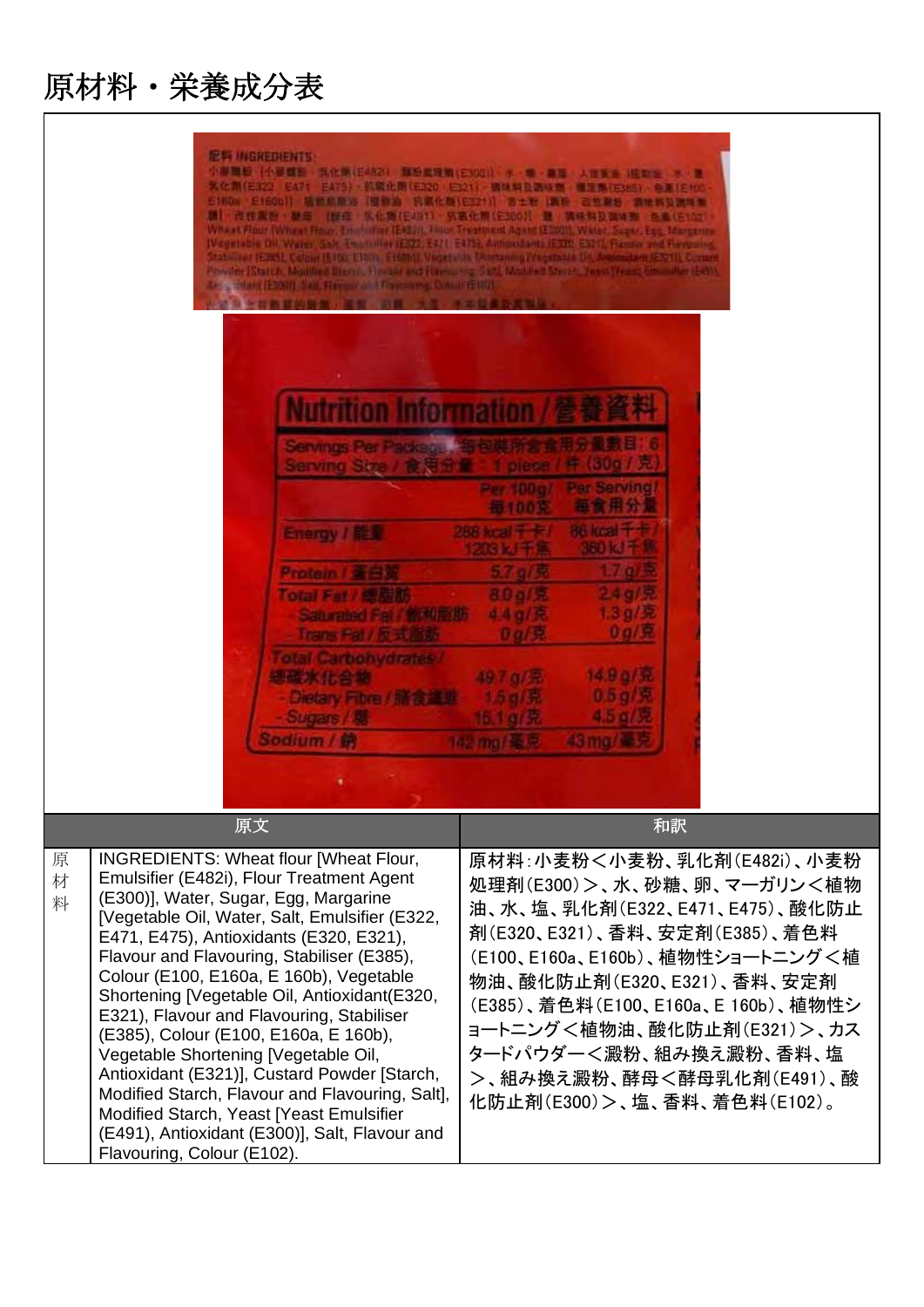| 栄      | <b>Nutrition Information</b>                                                                                                                                                                                                                                                                         | 栄養情報                                                                                                                                                                                                                                                                                                                     |
|--------|------------------------------------------------------------------------------------------------------------------------------------------------------------------------------------------------------------------------------------------------------------------------------------------------------|--------------------------------------------------------------------------------------------------------------------------------------------------------------------------------------------------------------------------------------------------------------------------------------------------------------------------|
| 養      | Servings Per Package: 6                                                                                                                                                                                                                                                                              | 容器あたり:6                                                                                                                                                                                                                                                                                                                  |
| 成      | Serving Size: 1 piece (30g)                                                                                                                                                                                                                                                                          | 1 食分:1 個(30g)                                                                                                                                                                                                                                                                                                            |
| 分<br>表 | Per 100g   Per Serving<br>Energy 288 kcal / 1203 kJ 86 kcal / 360 kJ<br>Protein 5.7 g 1.7 g<br>Total Fat 8.0 g 2.4 g<br>- Saturated Fat $4.4$ g $1.3$ g<br>- Trans Fat $0$ g $0$ g<br>Total Carbohydrates 8.0 g 2.4 g<br>- Dietary Fibre 1.5 g 0.5 g<br>- Sugars 15.1 g 4.5 g<br>Sodium 142 mg 43 mg | 1食あたり<br>100g あたり<br>エネルギー 288kcal/1,203kJ<br>86kcal ⁄ 360kJ<br>タンパク質 5.7g<br>1.7 <sub>g</sub><br>脂質<br>2.4 <sub>g</sub><br>8.0g<br>飽和脂肪酸 4.4g<br>1.3 <sub>g</sub><br>トランス脂肪酸 Og<br>0g<br>炭水化物<br>8.0 <sub>g</sub><br>2.4g<br>食物繊維<br>1.5g<br>0.5 <sub>g</sub><br>糖類<br>15.1 <sub>g</sub><br>0.5g<br>食塩相当量 142mg<br>43mg |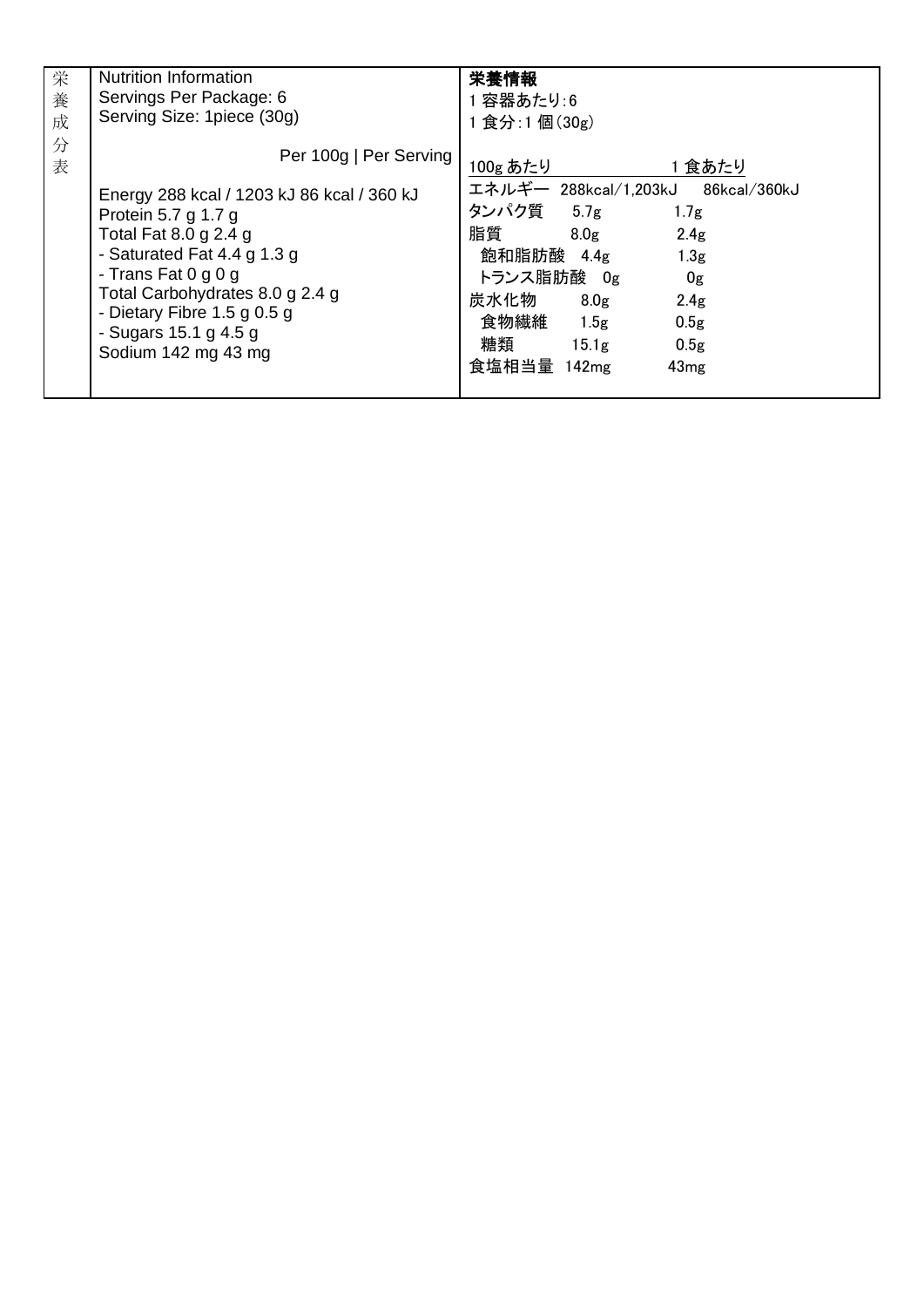#### 5.香港調味料